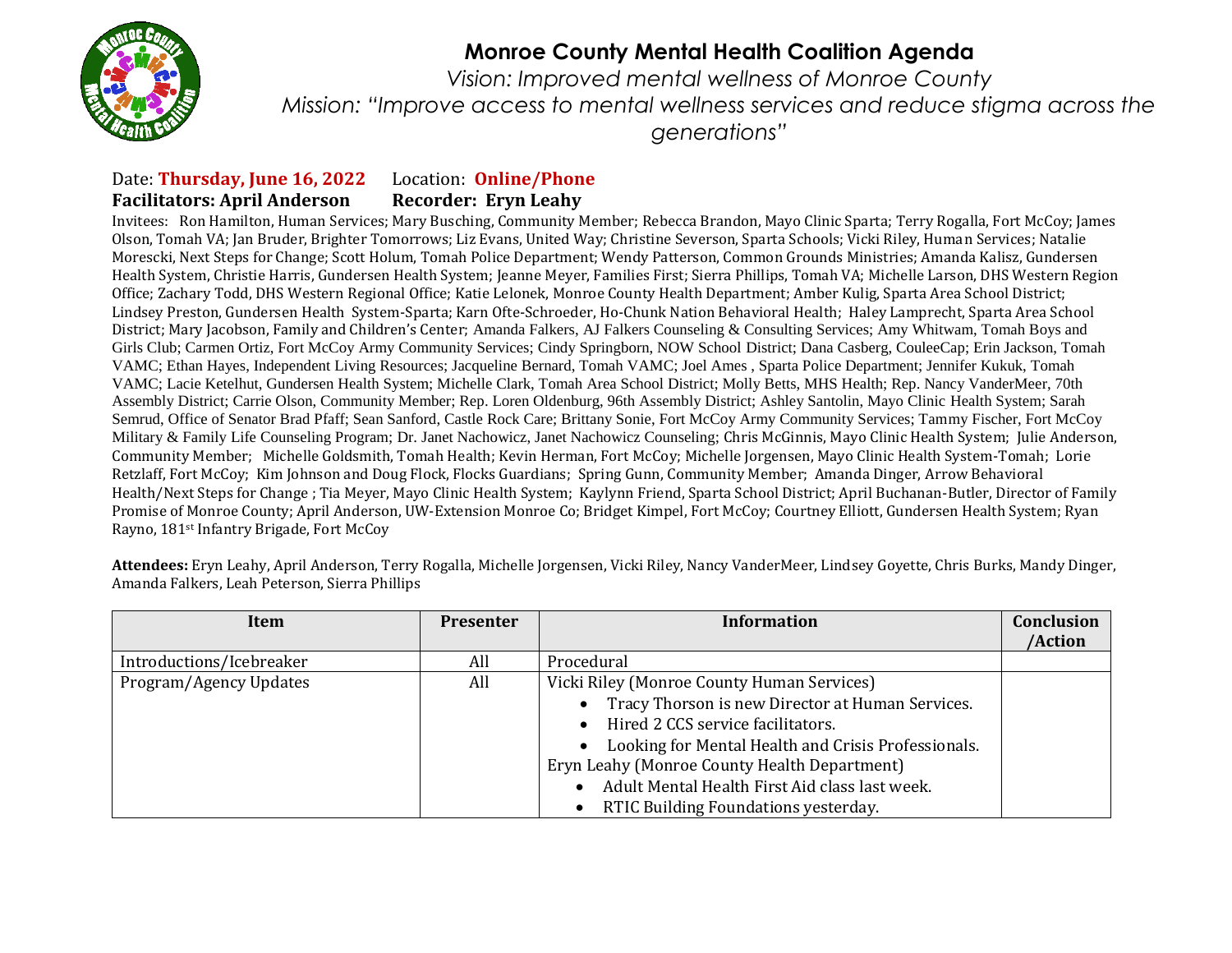

## **Monroe County Mental Health Coalition Agenda**

*Vision: Improved mental wellness of Monroe County Mission: "Improve access to mental wellness services and reduce stigma across the* 

*generations"*

|                                      |     | Mandy Dinger (Next Steps for Change and Arrow Behavioral                     |                |
|--------------------------------------|-----|------------------------------------------------------------------------------|----------------|
|                                      |     | Health)                                                                      |                |
|                                      |     | More people coming in for Fentanyl test strips.<br>$\bullet$                 |                |
|                                      |     | Handing out more Narcan and partnering with                                  |                |
|                                      |     | Scenic Bluffs for that.                                                      |                |
|                                      |     | 150 referrals with Next Steps for Change, with 60%<br>$\bullet$              |                |
|                                      |     | retention rate.                                                              |                |
|                                      |     | Amanda Falkers (AJ Falkers Counseling)                                       |                |
|                                      |     | Providing services in schools they're contracted with.<br>$\bullet$          |                |
|                                      |     | New therapists on board and have openings!<br>$\bullet$                      |                |
|                                      |     | New intern through December and new staff coming.                            |                |
|                                      |     | April Anderson (UW Extension)                                                |                |
|                                      |     | Youth Mental Health First Aid Training in-person<br>$\bullet$                |                |
|                                      |     | next Tuesday - still a few spots open, so sign up!                           |                |
|                                      |     | Giving out mental health resource guide at training.<br>$\bullet$            |                |
|                                      |     | Sierra Phillips (Tomah VA)<br>PTSD Awareness month and Pride month! Calendar |                |
|                                      |     |                                                                              |                |
|                                      |     | of opportunities were shared by email.<br>Everything is being recorded.      |                |
|                                      |     | $\bullet$<br>Pride Walk June 22 <sup>nd</sup> and PTSD Awareness walk        |                |
|                                      |     | week after. Check out on Facebook.                                           |                |
|                                      |     | Wisdom of Trauma movie next week! Q&A at noon<br>$\bullet$                   |                |
|                                      |     | on the 23rd.                                                                 |                |
| Mental Health Month Recap/Reflection | All | 26 submissions for Mindful Movements for Mental<br>$\bullet$                 |                |
|                                      |     | Wellness.                                                                    |                |
|                                      |     | Hoping to do some in-person activities next year.<br>٠                       |                |
|                                      |     | Clarify that events are open to everyone, not just<br>$\bullet$              |                |
|                                      |     | professionals.                                                               |                |
| <b>Upcoming Conferences</b>          |     | Mandy attended Opioid Summit and it was based<br>$\bullet$                   | *Eryn will     |
|                                      |     | around prevention and trauma. She can share slides                           | create list of |
|                                      |     | with anyone that wants it.                                                   | monthly        |
|                                      |     | Visit links below for upcoming conferences:<br>$\bullet$                     | conferences.   |